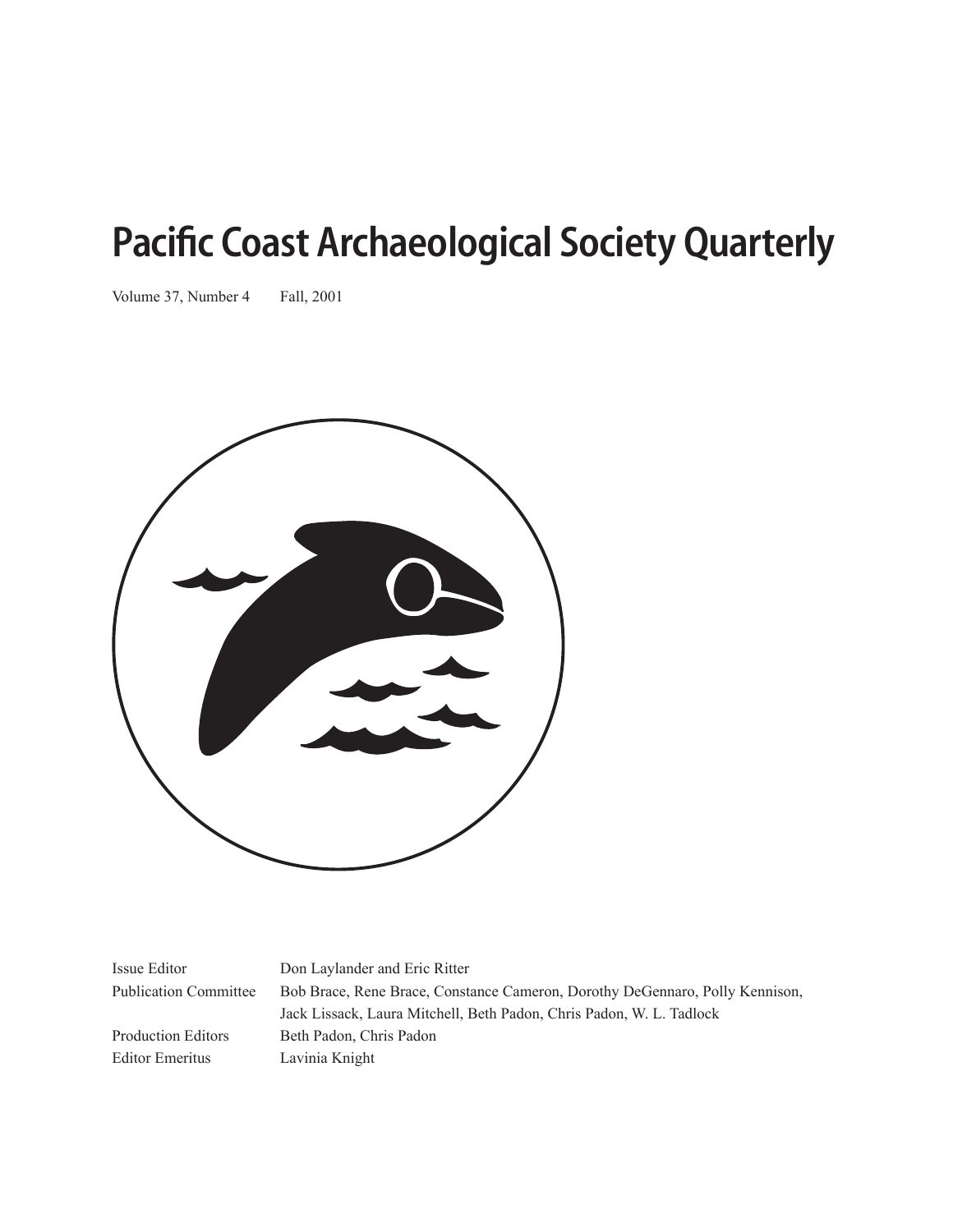## Pacific Coast Archaeological Society Quarterly

The *Pacific Coast Archaeological Society Quarterly* is a publication of the Pacific Coast Archaeological Society (PCAS), which was organized in 1961. PCAS is an avocational group formed to study and to preserve the anthropological and archaeological history of the original inhabitants of Orange County, California, and adjacent areas.

The Publications Committee invites the submittal of original contributions dealing with the history and prehistory of the area. Although PCAS is especially interested in reports which shed further light on the early inhabitants of Orange County, it is always interested in reports on the wider Pacific Coast region.

Subscription to the *Pacific Coast Archaeological Society Quarterly* costs \$35 for calendar year 2005. The PCAS also publishes a monthly newsletter, which costs \$15 for calendar year 2005. There is an additional postage charge for foreign subscriptions: \$9 for the *Pacific Coast Archaeological Society Quarterly* and \$4 for the *PCAS Newsletter*. Back issues of the *Pacific Coast Archaeological Society Quarterly* are available for \$12 per single issue (including postage and handling for domestic address). A complete list of the articles in previous issues is included in the 25-year index published as Volume 25, Number 4, (1989) and the 5-year supplement published as Volume 32 Supplement (1996). Three *Occasional Papers*, on Catalina Island, Mexican Majolica, and the Peralta Adobe, also have been published by PCAS. To place an order, or to receive information about the Pacific Coast Archaeological Society, or to submit an article for publication, write to: Pacific Coast Archaeological Society, P.O. Box 10926, Costa Mesa, California, 92627, email: info@pcas.org. PCAS is not responsible for delivery of publications to subscribers who have not furnished a timely change of address. Articles appearing in the *Pacific Coast Archaeological Society Quarterly* are abstracted in *Historical Abstracts* and *America: History and Life*. Recent issues of the *Pacific Coast Archaeological Society Quarterly* appear on the Internet at www.pcas.org where they can be downloaded and viewed, but not printed. This issue of the *Pacific Coast Archaeological Society Quarterly* is copyrighted © 2005 by the Pacific Coast Archaeological Society. ISSN 0552-7252.

#### PCAS Officers 2001

| President      | Ves Snelson        |
|----------------|--------------------|
| Vice President | Joe Hodulik        |
| Secretary      | Sandy Schneeberger |
| Treasurer      | Rene Brace         |

Please note that the date on the cover of this issue (Fall 2001) identifies the chronological series. However, this issue was printed and distributed in February 2005.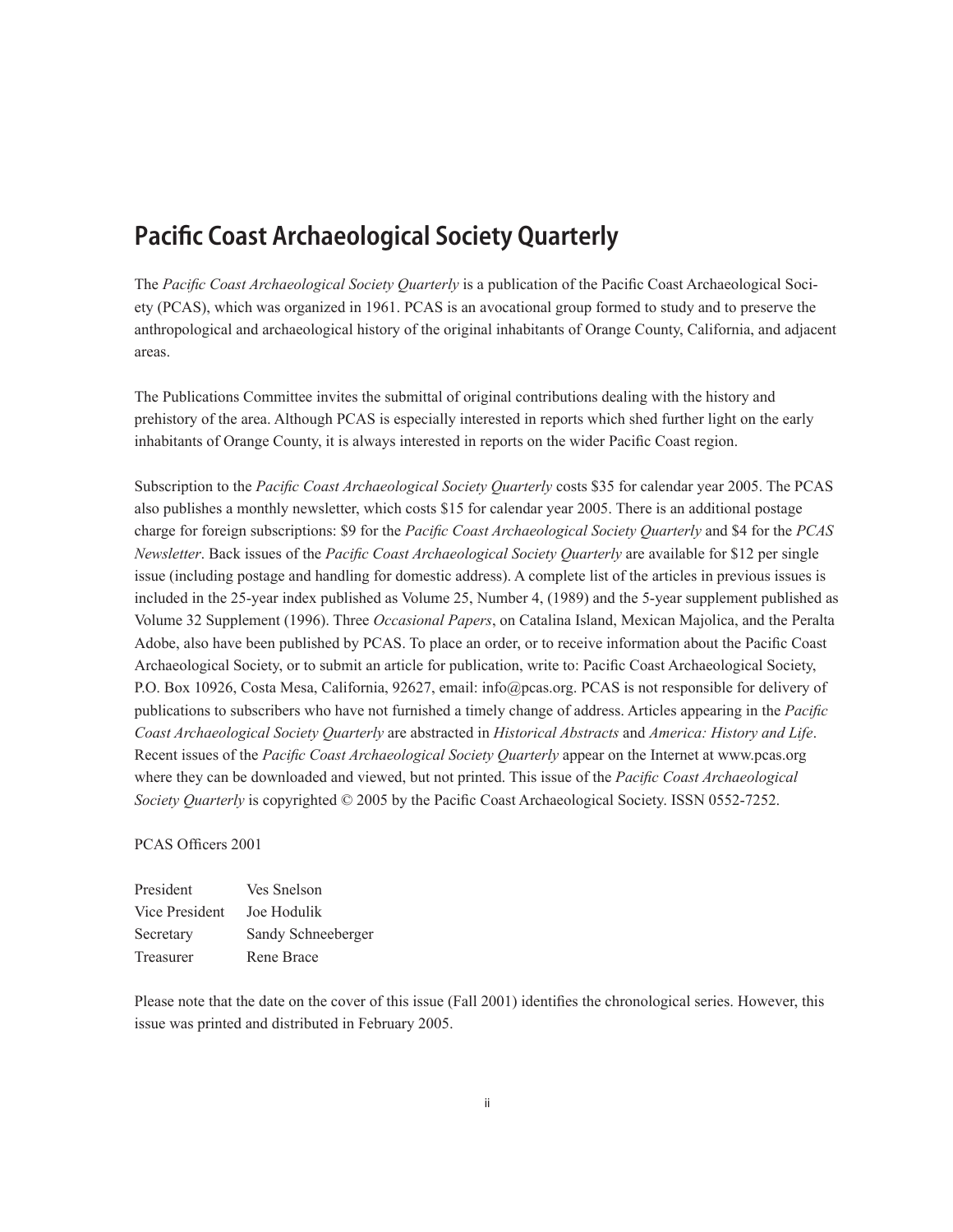# **Contents**

| by Julia Bendímez Patterson                                                                                               |  |
|---------------------------------------------------------------------------------------------------------------------------|--|
|                                                                                                                           |  |
| by César González                                                                                                         |  |
| Acculturation and Inequality in Power Among the Native Groups of Baja California  11<br>by Mario Alberto Magaña Mancillas |  |
| Peveril Meigs, III, and Nuestra Señora de Guadalupe, The Final Dominican                                                  |  |
| by W. Michael Mathes                                                                                                      |  |
| by Peveril Meigs, III                                                                                                     |  |
| Nuestra Señora de Guadalupe: The Last Mission of the Californias                                                          |  |
|                                                                                                                           |  |
| by W. Michael Mathes                                                                                                      |  |
| Extensive Prehistoric Settlement Systems in Northern Baja California: Archaeological                                      |  |
| by Jerry D. Moore                                                                                                         |  |
| Observations Regarding the Prehistoric Archaeology of Central Baja California  53<br>by Eric W. Ritter                    |  |
|                                                                                                                           |  |
| Archaeological Shell Middens in the Colorado Delta: An Option for the Use of the                                          |  |
|                                                                                                                           |  |
| by Miguel Agustín Téllez Duarte, Guillermo Ávila Serrano, and Karl W. Flessa                                              |  |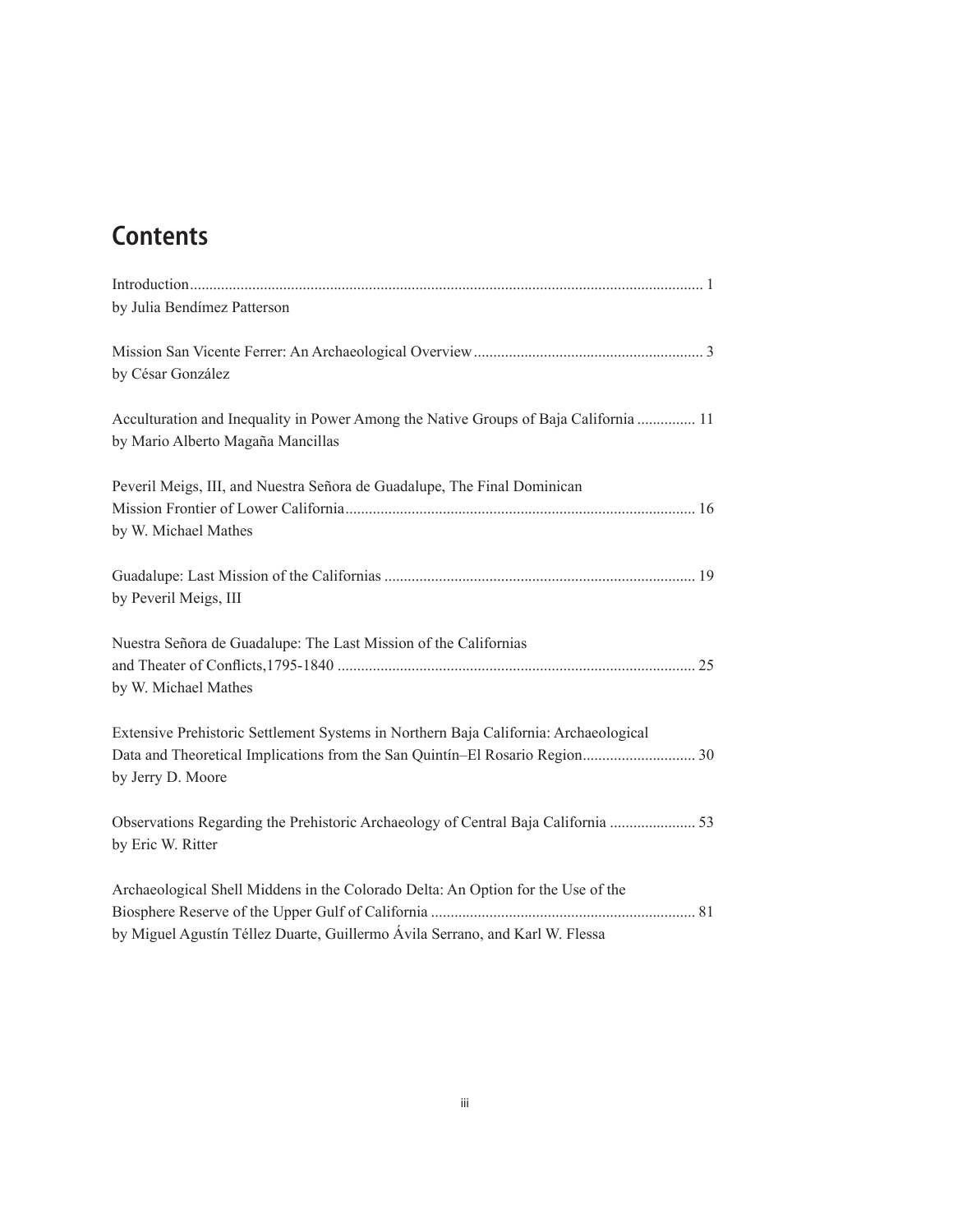### About the Authors

**Guillermo Ávila Serrano** is an oceanographer and research professor in the Faculty of Marine Sciences of the Universidad Autónoma de Baja California (UABC). He holds a masters in science degree in coastal oceanography from UABC, and is currently pursuing his doctorate in coastal oceanography from the same university. He is a member of the Peninsular Geological Society and the Association of Oceanographers of Mexico. His research interests concern taphonomic processes, paleoecology, and quantitative analysis of mollusks.

**Karl W. Flessa** has been a professor in the Department of Geosciences at the University of Arizona in Tucson since 1977. He holds a B.A. in geology from Lafayette College and a Ph.D. in geological sciences from Brown University. He has published numerous articles on paleontology, particularly concerned with evolution and the fossil record. He has worked several years in the Colorado delta on taphonomic processes in mollusks, using this to evaluate changes in the delta's ecology through isotopic methods.

**Don Laylander** received his B.A. in History from the University of California Los Angeles and his M.A. in Anthropology from San Diego State University. He has conducted archaeology investigations throughout California, and has been a regular contributor to the *Pacific Coast Archaeological Society Quarterly*. His current research interests focus upon Baja California. He serves as one of the guest editors of this issue.

**César González Mendoza** is a native of Mexicali, Baja California. He studied archaeology at Mexico's Escuela Nacional de Antropología e Historia. Beginning in 1996, he conducted archaeological investigations at the Dominican mission of San Vicente Ferrer under the auspices of the Instituto Nacional de Antropología e Historia's Baja California Center.

**Mario Alberto Magaña Mancillas** holds the titles of licenciado in history from the Universidad de Guadalajara and maestro in population studies from El Colegio de la Frontera Norte. He has taught at the Universidad de Guadalajara and in the School of Humanities at the Universidad Autónoma de Baja California (UABC). He has served as a researcher at the Archivo Histórico of Guadalajara, the Instituto de Culturas Nativas de Baja California (CUNA), and UABC's Instituto de Investigaciones Históricas and its Centro de Estudios Culturales-Museo, as well as being director of the Museo de las Californias in Tijuana. His publications have addressed the early history of Ensenada and Mission Santo Domingo.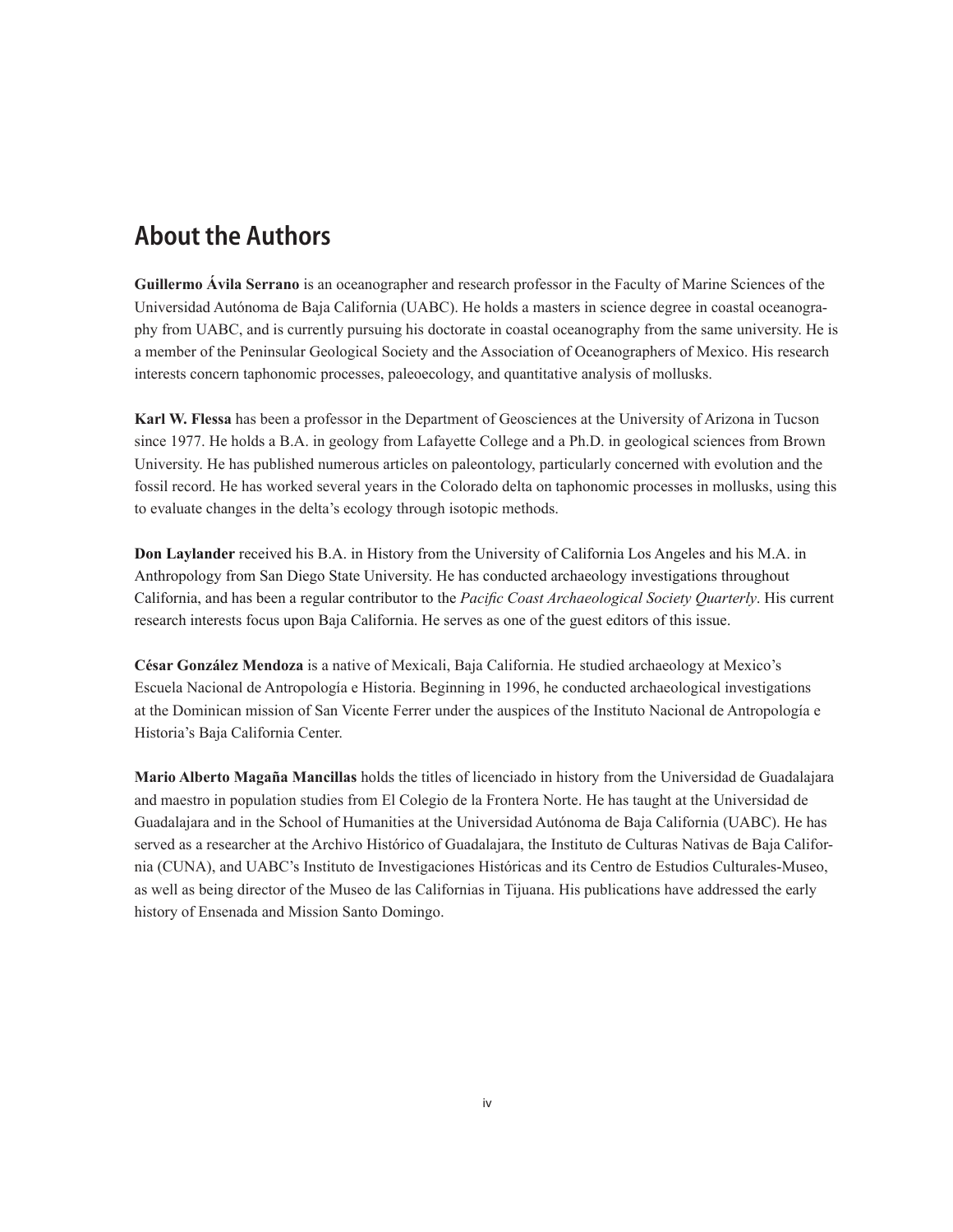**W. Michael Mathes** received his Ph.D. in history at the University of New Mexico. He is professor emeritus at the University of San Francisco; holder of the Orden Mexicana del Aguila Azteca; former director of the Archivo Histórico de Baja California Sur; researcher, Instituto de Investigaciones Históricas, UABC; curator of Mexicana, Sutro Library; and director of the library at El Colegio de Jalisco. He is author or editor of *Californiana*, 9 volumes, Madrid, 1965-1985; Baja California Travels Series, 7 volumes, 1965-1990; numerous articles in U.S. and Mexican professional journals and in books written in Spanish and English on Baja California.

**Jerry D. Moore** received his Ph.D. from the University of California, Santa Barbara in 1985. He has directed archaeological investigations in Baja California, Peru, Southern California, Kansas, and New York. His current research projects examine prehistoric built environments and culturally constructed landscapes in the Andes and in Baja California. Moore has written three books—*Architecture and Power in the Ancient Andes*, *Visions of Culture: An Introduction to Anthropological Theories and Theorists*, and (forthcoming) *Ancient Experiences of Place in the Andes*—and articles that have appeared in *American Anthropologist*, *Latin American Antiquity*, *Journal of Field Archaeology*, *Journal of California and Great Basin Anthropology*, and *Journal of Archaeological Method and Theory*. He is professor and chair of the Department of Anthropology at California State University, Dominguez Hills, where he was chosen the university's Outstanding Professor in 2003.

**Eric W. Ritter** received his B.A. in Anthropology from the University of Arizona and the Masters and Doctorate in Anthropology from the University of California at Davis. He has taught at the University of California at Davis and the University of California at Riverside. He is currently an archaeologist with the Bureau of Land Management in Redding, California and a research associate with the University of California at Berkeley, and he teaches archaeology at Shasta College. He has undertaken extensive archaeological work in California, Baja California, and the Great Basin. He has been a regular contributor and guest editor to the *Pacific Coast Archaeological Society Quarterly*. He serves as one of the guest editors of this issue.

**Miguel Agustín Téllez Duarte** is an oceanographer and research professor in the Faculty of Marine Sciences of the Universidad Autónoma de Baja California (UABC). He holds a masters in science degree in oceanography with a option in marine ecology and a doctorate in earth sciences with geology speciality from the Centro de Investigación Científica y de Educación Superior de Ensenada (CICESE). He is a member of the Seminar on the History of Baja California, Inc., the Mexican Paleontological Society, and the Peninsular Geological Society, among others. He has worked on the paleoecology of mollusks and taphonomic processes in paleontological and archaeological deposits.